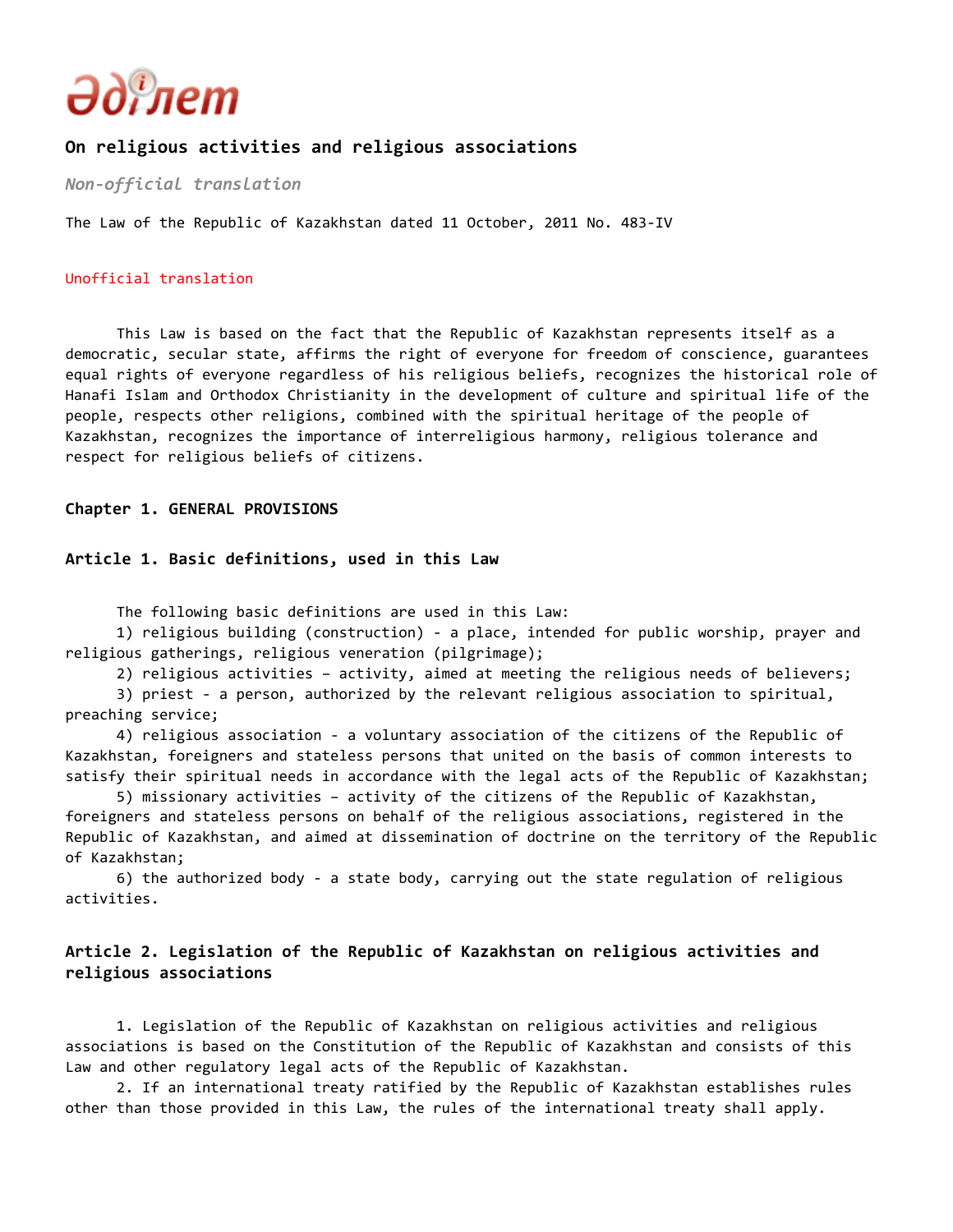1. State is separated from religion and religious associations.

 2. Religious associations and citizens of the Republic of Kazakhstan, foreigners and stateless persons regardless of relationship to religion are equal before the law.

3. No religion may be established as a state religion or an obligatory one.

 4. System of education and upbringing in the Republic of Kazakhstan, except for the spiritual (religious) organizations of education, is separated from religion and religious associations and shall be secular.

 5. Impeding the legitimate religious activities, violating the civil rights of individuals based on attitude to religion or insulting their religious feelings, desecration of objects, buildings and places, venerated by followers of a religion, are not allowed. 6. Everyone has the right to hold religious or other beliefs, disseminate them, participate in the activities of religious associations, and engage in missionary activity in accordance with the legislation of the Republic of Kazakhstan.

 7. Nobody has the right to refuse, based on their religious beliefs, to perform the duties, prescribed by the Constitution and the laws of the Republic of Kazakhstan.

 Citizens of the Republic of Kazakhstan, who are priests, missionaries, leaders or participants (members) of religious associations, may participate in political life on an equal basis with all other citizens of the Republic of Kazakhstan only on their own behalf.

 8. According to the principle of separation of religion and religious associations from the state, the state shall:

 1) not interfere with the determination of a citizen of the Republic of Kazakhstan, a foreigner and a stateless person of their attitude to religion and religious affiliation, in child-rearing by parents or other legal representatives according to their beliefs, except when such education threatens the life and health of a child, infringes on his (her) rights and limits the liability, as well as directed against the constitutional order, sovereignty and territorial integrity of the Republic of Kazakhstan;

2) not impose on religious associations the performance of functions of the state bodies;

 3) not interfere in the activities of religious associations, if the activities of religious associations are not contrary to the laws of the Republic of Kazakhstan;

 4) facilitate mutual tolerance and respect between the citizens of the Republic of Kazakhstan, foreigners and stateless persons who exercise religion and do nor exercise it, as well as between different religious associations.

 9. According to the principle of separation of religion and religious associations from the state, the religious associations shall:

 1) not perform the functions of the state bodies and shall not interfere with their activities;

 2) not participate in the activities of political parties, and shall not provide financial support to them, shall not engage in political activities;

3) comply with the requirements of the legislation of the Republic of Kazakhstan.

 10. Activities of religion-based parties, the establishment and activities of religious associations, whose goals and activities are aimed at the approval of the domination of one religion in the state, inciting religious hatred or discord, including those related to violence or incitement to violence and other illegal activities are prohibited.

 11. Activity of religious associations that are not registered in accordance with the laws of the Republic of Kazakhstan, as well as any coercion of citizens of the Republic of Kazakhstan, foreigners and stateless persons in determining the attitude to religion, to participate or not participate in the activities of religious associations, in religious ceremonies and (or) in religious instruction, are not allowed.

 12. Activities of religious associations, associated with violence against citizens of the Republic of Kazakhstan, foreigners and stateless persons or otherwise causing harm to their health or with the divorce between spouses (family disruption) or termination of relationship, damage to morality, violation of rights and freedoms of human and citizen, motivating citizens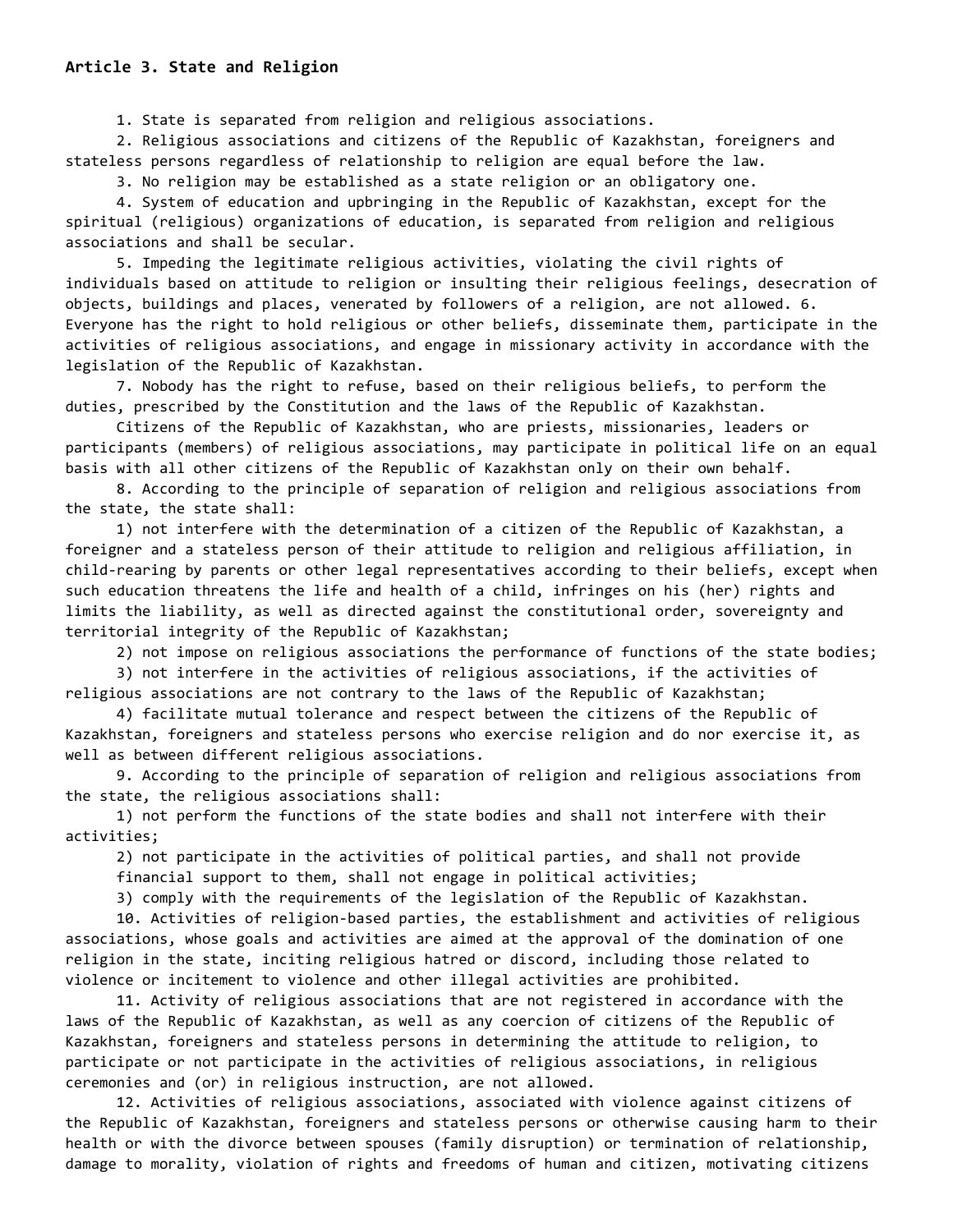to refuse to perform the duties, prescribed by the Constitution and the Laws of the Republic of Kazakhstan, and other violations of the legislation of the Republic of Kazakhstan, are not allowed.

 13. Activities of religious associations, forcibly involving into their activities the citizens of the Republic of Kazakhstan, foreigners and stateless persons, including through charitable activities, and (or) preventing the exit from a religious association, including through the use of intimidation, violence or threats of its application, using material or other dependence of citizens of the Republic of Kazakhstan, foreigners and stateless persons or by deception, are not allowed.

 14. Coercion of participants (members) of a religious association and religious followers to alienate their property for the benefit of the religious association, its leaders and other participants (members) are not allowed.

 15. Making decisions and performing actions using religion and religious beliefs, obviously able to disorganize the work of the state bodies, disrupt their uninterrupted functioning, reduce the degree of control in the country, are not allowed.

 16. The head of a religious association is obliged to take measures to prevent involvement and (or) participation of minors in the activity of a religious association under the objection of one of the minor's parents or other legal representatives.

### **Chapter 2. STATE REGULATION OFRELIGIOUS ACTIVITIES**

#### **Article 4. Competence of the authorized body**

The authorized body shall:

 1) participate in the formation and implementation of the main directions of the state policy in the field of interaction with religious associations;

1-1) study and analyze the religious situation in the republic;

 2) conduct a study and analysis of activities of religious associations, missionaries, spiritual (religious) education organizations, created in the territory of the Republic of Kazakhstan;

3) ensure the explanatory work on issues within its competence;

 4) provide methodological guidance of local executive bodies in the sphere of religious activity;

5) carry out outreach activities on issues within its competence;

6) ensure the theological expert examination;

 7) organize and cooperate with the authorized bodies of foreign states in the sphere of religious activities;

 8) coordinate the activities of foreign religious associations in the territory of the republic, the appointment of the heads of religious associations in the Republic of Kazakhstan by foreign religious centres;

 9) coordinate the activities of local executive bodies of the regions, cities of the republican significance and the capital on the issues of religious activity and interaction with religious associations;

 10) develop and approve regulatory legal acts in the sphere of religious activity and religious associations within its competence;

10-1) approve the rules of theological expert examination;

 11) approve the instructions of determination of the location of special stationary premises for the distribution of religious literature and other informational materials of religious content, religious items, as well as premises for religious activities outside religious buildings (structures);

 12) review the appeals of individuals and legal entities, regarding violations of the legislation of the Republic of Kazakhstan on religious activity and religious associations;

13) make proposals to the law enforcement agencies, to prohibit the activities of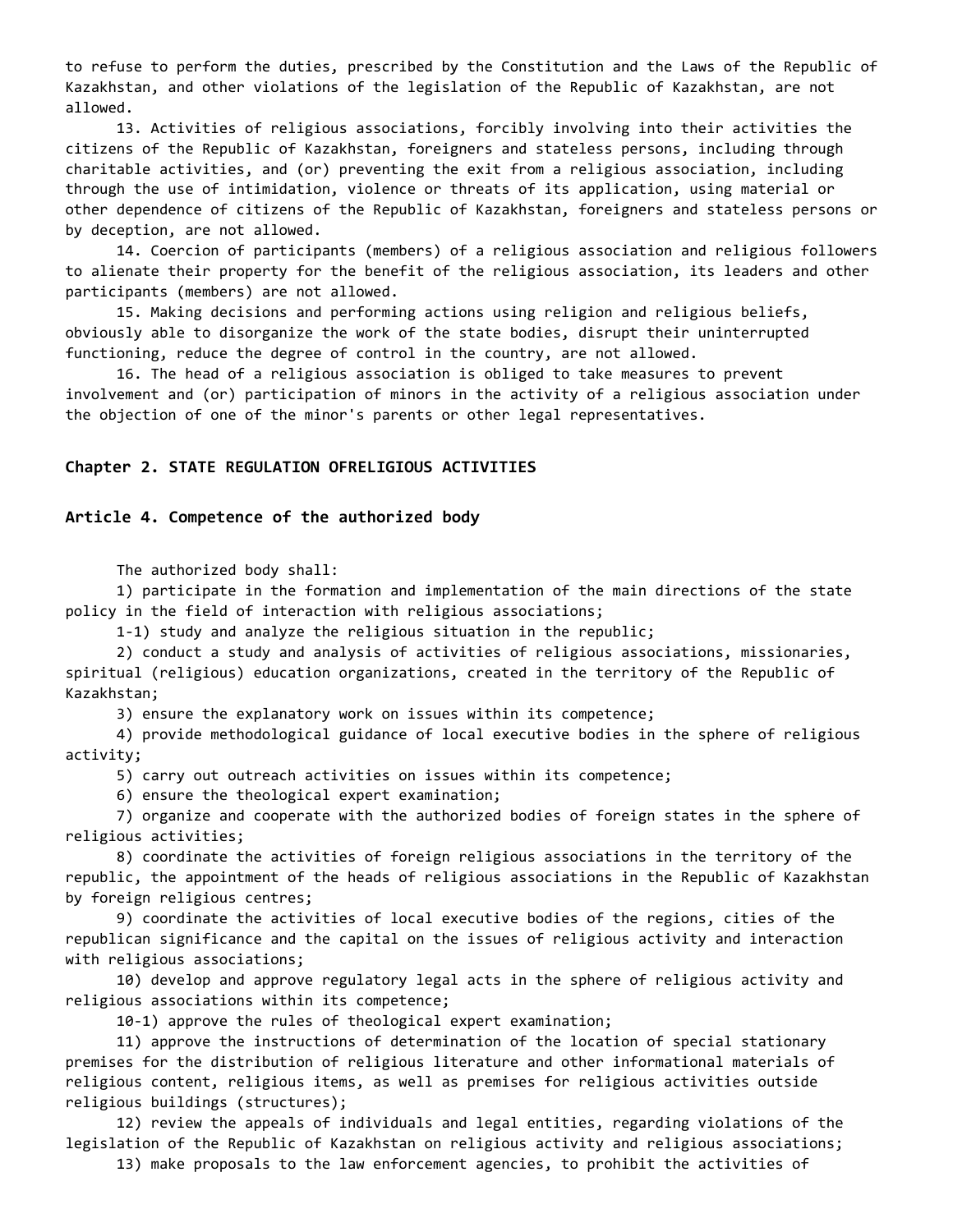individuals and legal entities that violate the legislation of the Republic of Kazakhstan on religious activity and religious associations;

 14) exercise other powers, stipulated by this Law, other laws of the Republic of Kazakhstan, the acts of the President of the Republic of Kazakhstan and the Government of the Republic of Kazakhstan.

 Footnote. Article 4 is in the wording of the Law of the Republic of Kazakhstan dated 13.06.2013 No. 102-V (shall be enforced upon expiry of ten calendar days after its first official publication); with the amendments introduced by the Law of the Republic of Kazakhstan dated 29.09.2014 No. 239-V (shall be enforced upon expiry of ten calendar days after its first official publication).

# **Article 5. Competence of the local executive bodies of the regions, cities of the republican significance and the capital on the issues of religious activities and interaction with religious associations**

 The local executive bodies of the regions, cities of the republican significance and the capital on the issues of religious activities and interaction with religious associations shall :

1) conduct a study and analysis of the religious situation in the region;

 1-1) study and analyse analysis of activities of religious associations, missionaries, spiritual (religious) education organizations of the region;

 2) make proposals to the authorized body for improving the legislation of the Republic of Kazakhstan on religious activity and religious associations;

3) implement the state policy in the field of religious activities;

 4) make proposals to the law enforcement agencies to prohibit the activities of individuals and legal entities that violate the legislation of the Republic of Kazakhstan on religious activity and religious associations;

 5) review the appeals of individuals and legal entities regarding violations of the legislation of the Republic of Kazakhstan on religious activity and religious associations;

6) conduct explanatory work at the local level on the issues within their competence;

 7) approve the location of special stationary premises for the distribution of religious literature and other informational materials of religious content, religious items, as well as agree on the location of premises for religious activities outside religious buildings ( structures);

 8) make decisions on the construction of religious buildings (structures), determining their location, as well as reorientation (change functionality) of buildings (structures) to the religious buildings (structures);

9) ensure the check of lists of citizens - initiators of religious associations;

10) register the persons, carrying out missionary activity;

 11) in the interests of local public administration carry out other powers, assigned to the local executive bodies by the legislation of the Republic of Kazakhstan.

 Footnote. Article 5 is in the wording of the Law of the Republic of Kazakhstan dated 13.06.2013 No. 102-V (shall be enforced upon expiry of ten calendar days after its first official publication); with the amendments introduced by the Law of the Republic of Kazakhstan dated 29.09.2014 No. 239-V (shall be enforced upon expiry of ten calendar days after its first official publication).

### **Article 6. Theological expert examination**

 1. The authorized body provides the carrying out of theological expert examination on the following grounds:

1) appeals of individuals and (or) legal entities to the authorized body;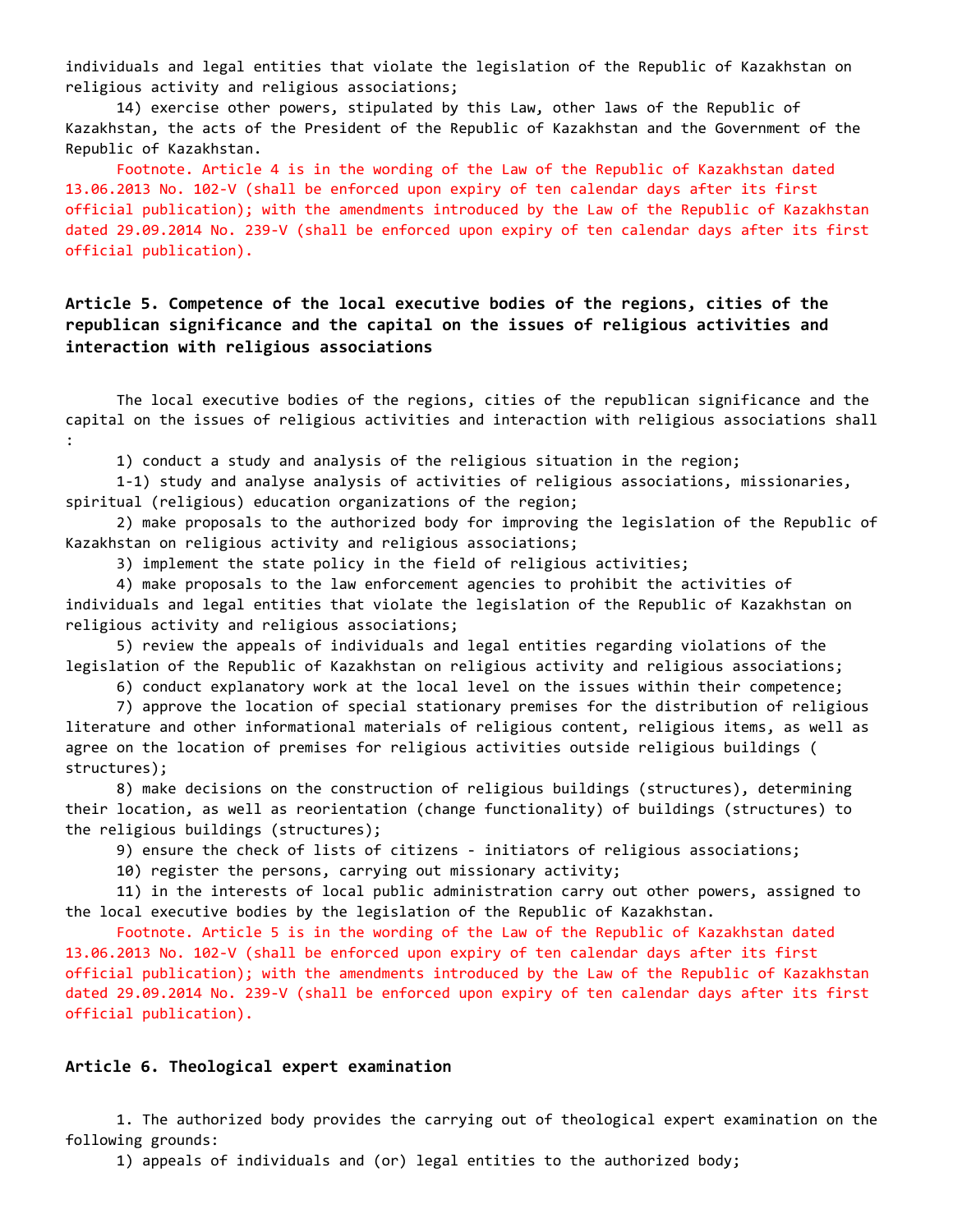2) delivery of religious literature and other informational materials of religious content to the library collections of organizations the Republic of Kazakhstan, as well as to the authorized body;

 3) appeals of individuals for registration as missionaries and for registration of religious associations;

 4) importation of informational materials of religious content, except for materials intended for personal use;

5) order of the head of the authorized body.

 2. Objects of religious expertise include the foundation documents, as well as other documents of religious content, spiritual (religious) educational programs, and informational materials of religious content and religious objects.

 3. Theological expert examination shall be conducted by persons with special knowledge in the field of religious studies, and if necessary with the assistance of representatives of state bodies and other professionals.

 4. Deleted by the Law of the Republic of Kazakhstan dated 29.09.2014 No. 239-V (shall be enforced upon expiry of ten calendar days after its first official publication).

 Footnote: Article 6 is in the wording of the Law of the Republic of Kazakhstan dated 29.09.2014 No. 239-V (shall be enforced upon expiry of ten calendar days after its first official publication).

#### **Chapter 3. RELIGIOUS ACTIVITIES IN THE REPUBLIC OF KAZAKHSTAN**

#### **Article 7. Religious rites and ceremonies**

1. Religious associations have the right to maintain places of worship.

 2. Public worship, religious rites, ceremonies, and (or) meeting are held (committed) without interruption in religious buildings (structures) and their assigned territory, in places of worship, offices and premises of religious associations, on cemeteries and crematoria , homes, and if necessary in public catering facilities, subject to upholding the rights and interests of persons living nearby. In other cases, religious activities are carried out in accordance with the legislation of the Republic of Kazakhstan.

 3. Conduct (commission) public worship, religious rites, ceremonies, and (or) meetings, as well as the implementation of missionary activity are not allowed in the territory and buildings of:

1) state bodies, organizations, except as provided in paragraphs 2 and 4 of this Article;

 2) the Armed Forces, other troops and military formations, judicial and law enforcement agencies, and other services related to public safety, protection of life and health of individuals;

 3) the organizations of education, except for the spiritual (religious) educational institutions.

 4. Priests of the religious associations, registered in accordance with the legislation of the Republic of Kazakhstan shall be invited to persons, contained in special institutions that provide temporary isolation from society, stayed in penal institutions, and those who are patients of health care organizations that provide hospital care, extending social services in nursing homes for the elderly and disabled, at their own request or at the request of their relatives in the case of ritual necessity,. In this performance of religious rites, ceremonies, and (or) meetings shall not prevent the activities of these organizations, and violate the rights and legitimate interests of others.

#### **Article 8. Missionary activity**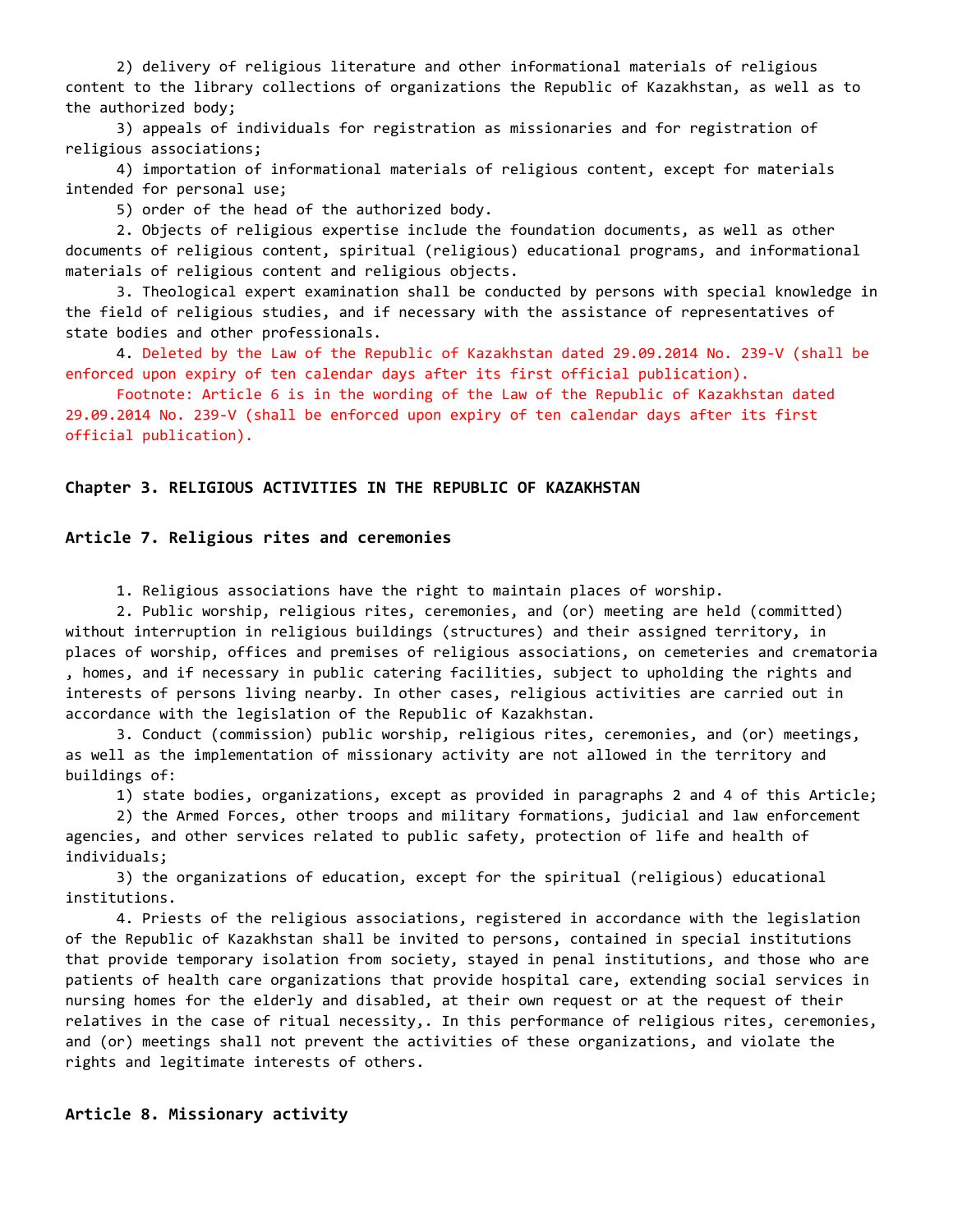1. Citizens of the Republic of Kazakhstan, foreigners and stateless persons shall carry out missionary activity after registration.

 2. Registration of persons, carrying out missionary activity, shall be made by the local executive bodies of the regions, cities of the republican significance and the capital in a period not exceeding thirty days from the date of submitting the documents. Registration deadline is suspended during theological expert examination to receive conclusion on the materials, presented by a missionary.

 3. Missionaries in the territory of the Republic of Kazakhstan must reregister annually in the local executive bodies of the regions, cities of the republican significance and the capital.

 4. Missionaries shall represent the following documents and materials to the local executive bodies to register:

1) a copy of the passport or identity card;

2) a statement indicating the area and period of missionary activity;

 3) a document, issued by a religious association to carry out missionary work on behalf of the religious association;

 4) a certificate of the state registration (re-registration) of a legal entity and a copy of the charter of a religious association, that is represented by a missionary;

 5) religious literature, and other informational materials of religious content, religious objects, intended for missionary activity.

 Foreigners and stateless persons for registration as a missionary in the Republic of Kazakhstan shall additionally submit the following documents to the local executive bodies:

 1) legalized or apostilled document, confirming that the religious association that is represented by the missionary, is officially registered under the legislation of a foreign country;

2) the invitation of religious association, registered in the Republic of Kazakhstan.

 Documents, issued by foreign states shall be submitted with a notarized in the Republic of Kazakhstan correctness of the translation into the Kazakh and Russian languages and with notarized in the Republic of Kazakhstan authenticity of the translator' signature who made translation.

 5. Citizens of the Republic of Kazakhstan, foreigners and stateless persons who submitted documents for registration as a missionary shall be refused to registration on the basis of a negative conclusion of the theological expert examination, as well as if their missionary activity poses a threat to the constitutional order, public order, human rights and freedoms, public health and morals.

 6. Use of religious materials and religious objects by missionaries shall be allowed after obtaining a positive conclusion of the theological expert examination.

 Footnote. Article 8 is in the wording of the Law of the Republic of Kazakhstan dated 13.06.2013 No. 102-V (shall be enforced upon expiry of ten calendar days after its first official publication).

### **Article 9. Religious literature and religious objects**

.

 1. Citizens of the Republic of Kazakhstan, foreigners and stateless persons, religious associations have the right to acquire and use religious literature, and other informational materials of religious content, religious objects at their own discretion.

 Religious objects are objects, products and attributes, required for the public worship, religious rites and ceremonies, as well as containing elements of religious symbolism.

 2. Distribution of religious literature, and other informational materials of religious content, religious objects, is permitted only in religious buildings (structures), spiritual ( religious) educational organizations, as well as at specially determined premises, designated by the local executive bodies of the regions, cities of republican significance and the capital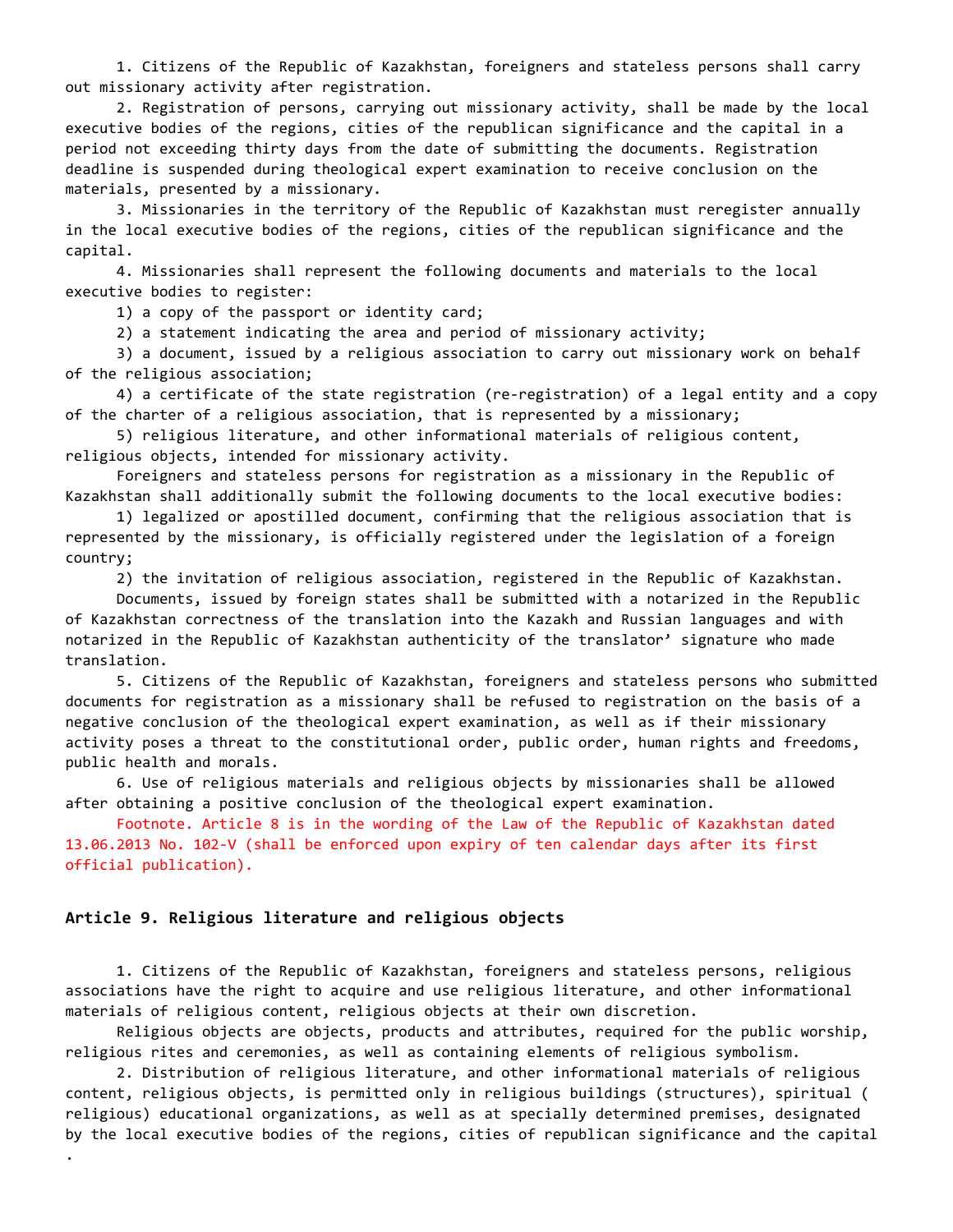3. Importation into the territory of the Republic of Kazakhstan of informational materials of religious content, except those designated for personal use, shall be carried out only by the registered religious associations after receiving a positive conclusion of the theological expert examination.

 4. Religious literature and other informational materials of religious content, produced and (or) distributed by a religious association must contain the full name of the religious association.

 Footnote. Article 9, as amended by the Law of the Republic of Kazakhstan dated 05.12.2013 No. 152-V (shall be enforced from 01.01.2014).

## **Article 10. Charitable Activities**

 1. Religious associations have the right to carry out charitable activities and establish charitable organizations.

 2. When carrying out charitable activities use of the material dependence (needs) of the citizens of the Republic of Kazakhstan, foreigners and stateless persons in order to engage them in religious activities is not allowed.

# **Article 11. International relations and contacts of believers and religious associations**

 1. Citizens of the Republic of Kazakhstan, foreigners, stateless persons and religious associations have the right to establish and maintain international relations and personal contacts, including trips abroad for the pilgrimage, participation in meetings and other religious events.

 2. Religious organizations may send citizens of the Republic of Kazakhstan abroad to study in spiritual (religious) educational organizations and receive foreigners, stateless persons to study in spiritual (religious) educational organizations in the Republic of Kazakhstan.

## **Chapter 4. ESTABLISHMENT, STATE REGISTRATION, REORGANIZATION, LIQUIDATION OF RELIGIOUS ORGANIZATIONS**

### **Article 12. Status of religious associations**

 1. The religious associations with the following status can be created and operate in the Republic of Kazakhstan: local, regional and national.

 2. Local religious association is a religious association, established at the initiative of not less than fifty citizens of the Republic of Kazakhstan, acting within one region, the city of republican significance and the capital.

 3. Regional religious association is a religious association, established at the initiative of not less than five hundred citizens of the Republic of Kazakhstan, wjo are participants (members) of two or more local religious associations, consisting of at least two hundred and fifty citizens of the Republic of Kazakhstan from each of them, who represent at least two regions, cities of republican significance and the capital.

 Regional religious associations shall be established and carry out their activities within the territory of the activities of these local religious associations.

 4. Republican religious association is a religious association, established at the initiative of not less than five thousand citizens of the Republic of Kazakhstan, representing all regions, the cities of republican significance and the capital, consisting of no less than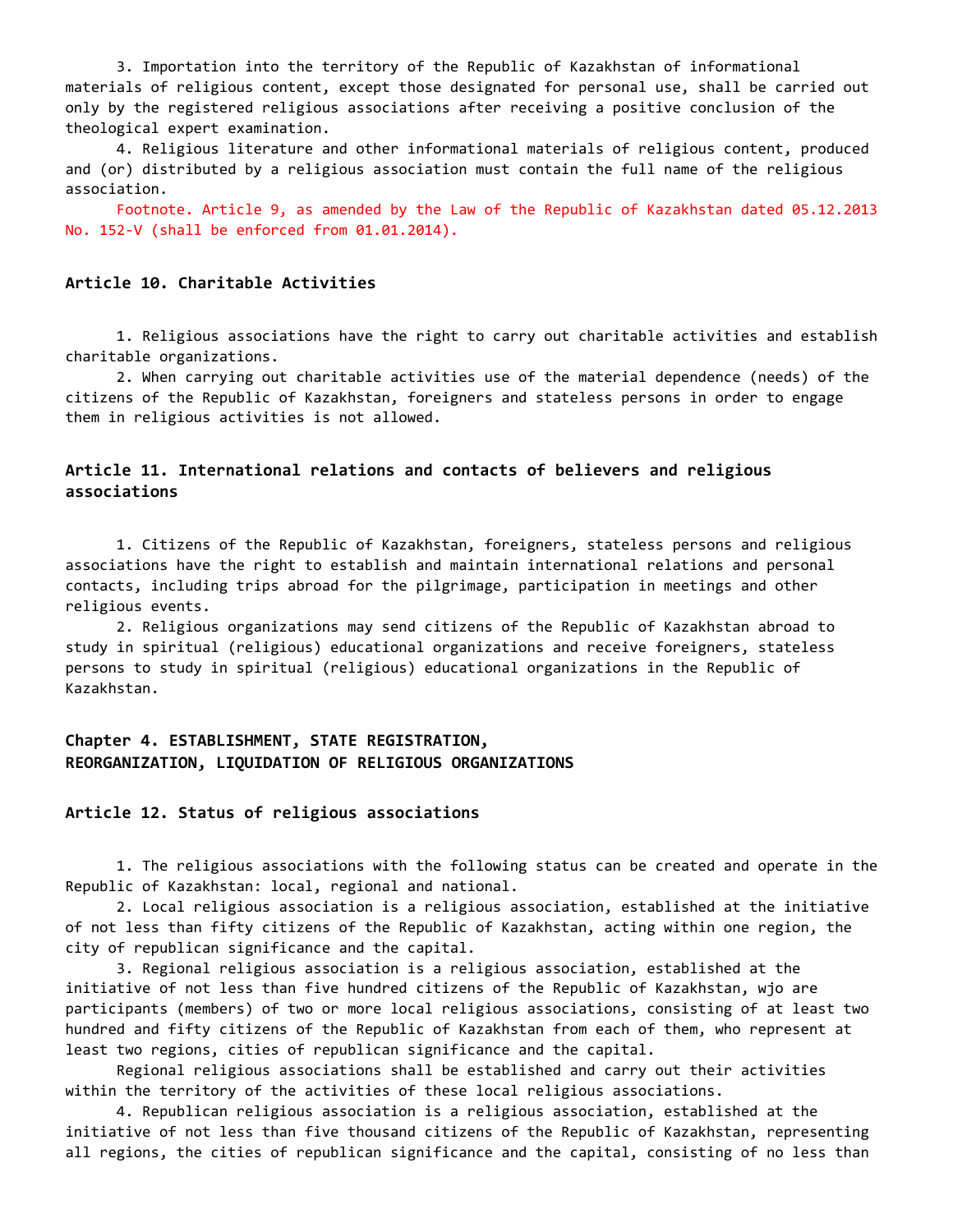three hundred citizens of the Republic of Kazakhstan in each of them, as well as having its structural subdivisions (branches and representative offices) throughout the Republic of Kazakhstan.

#### **Article 13. Establishment of religious associations**

 1. Religious association shall be established at the initiative of citizens of the Republic of Kazakhstan who have reached the age of eighteen, who convene the founding meeting ( congress, conference), where the decisions on the establishment of a religious association, its name, charter shall be made and its governing bodies shall be formed. Citizens take personal part in the founding meeting (congress, conference) on their own free will.

2. Religious association shall have the following characteristics:

1) a single doctrine;

2) performance of religious rites, ceremonies and sermons;

- 3) religious education of its participants (members) and religious followers;
- 4) spiritual orientation of activities.

 3. Republican religious associations and regional religious associations in accordance with their charters have the right to establish in the form institutions the spiritual ( religious) educational organizations, implementing professional training programs to train priests.

 4. Establishment and operation of legal entities, engaged in religious activities in a different organizational and legal form, except as a religious association is not allowed, except for spiritual (religious) educational organizations.

 5. Establishment of organizational structures of religious associations in state bodies, organizations and institutions, educational institutions and health care organizations are not allowed.

### **Article 14. Name a of religious association**

1. Name of religious association shall contain a religious affiliation and status.

 2. Full and abbreviated name and its symbolism shall not fully or in a substantial part duplicate state symbols of the Republic of Kazakhstan and other countries, the name and symbols of the state bodies of the Republic of Kazakhstan, religious associations, registered in the Republic of Kazakhstan, as well as religious associations, prohibited (or) liquidated in connection with violation of the legislation of the Republic of Kazakhstan.

#### **Article 15. State registration of religious associations**

 1. Religious association acquires legal capacity of a legal entity from the moment of its state registration.

 2. State registration of republican religious associations and regional religious associations shall be made by the Ministry of Justice of the Republic of Kazakhstan.

 State registration of local religious associations, record registration of branches and representative offices shall be made ??by territorial bodies of justice.

 3. An application for registration shall be submitted to the registering authority within two months after the decision on the establishment of a religious association. The application shall be accompanied by:

 1) the charter of the religious association, signed by the head of the religious association;

2) minutes of the founding meeting (congress, conference);

3) list of citizens-initiators of the established religious association in electronic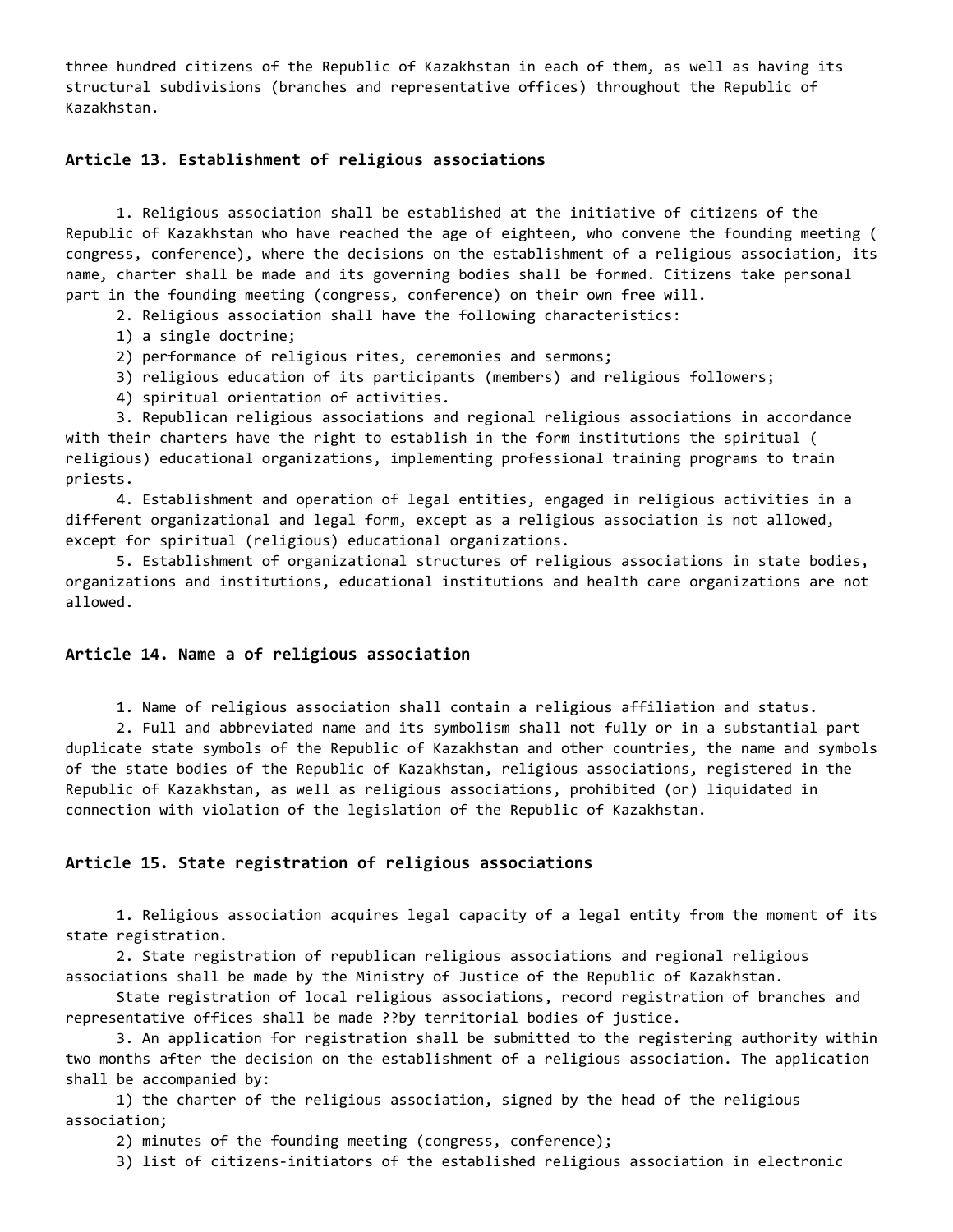copy and hardcopy in the form, prescribed by the registering authority;

4) a document, confirming the location of a religious association;

 5) printed religious materials, revealing the origins and fundamentals of doctrine, and providing information about its associated religious activities;

 6) a receipt or other document, confirming payment of the registration fee for the state registration of a legal entity;

 7) the decision to elect the head of the religious association or in the case of the appointment of the head by a foreign religious centre - a document confirming approval by the authorized body.

 4. When registering the regional religious association, a list of participants in each of the local religious associations, who initiate the establishment of regional religious associations in the form, prescribed by the registering authority, as well as notarized copies of charters of their local religious associations shall be submitted additionally.

 5. Prior to the expiration of one year from the date of registration, the republican religious associations to confirm the status shall submit to the registering authority the copies of documents, confirming record registration of their structural divisions (branches and representative offices) in the local departments of justice.

 6. In case of failure to meet the requirements of paragraph 5 of this Article, the republican religious associations shall be subject to reorganization or liquidation in the manner, prescribed by the laws of the Republic of Kazakhstan.

 7. State registration of religious associations and record registration of branches and representative offices, re-registration, refusal of registration of religious associations shall be carried out in the manner and within the timeframe, stipulated by the Law of the Republic of Kazakhstan "On state registration of legal entities and registration of branches and representative offices", with the specifications provided in this Law.

 8. Term of state registration (re-registration) shall be suspended for theological expert examination and checking the list of citizens-initiators of the religious association for compliance with the terms of this Law.

 9. Registering authority not later than three working days from the date of the decision to suspend the period of state registration (re-registration) send to the authorized body a copy of the documents, necessary for the organization of theological expert examination, and to the local executive bodies of the regions, cities of the republican significance and the capital the copies of the lists of citizens - initiators of a religious association for checking.

 10. The decision on state registration or refusal of state registration of a religious association shall be made in accordance with the results of checking the documents submitted for compliance with the appropriate legislation, conducted theological expert examination, checking the list of the citizens-initiators of the religious association.

 Footnote. Article 15, as amended by the Laws of the Republic of Kazakhstan dated 24.12.2012 No. 60-V (shall be enforced upon expiry of ten calendar days after its first official publication); dated 13.06.2013 No. 102-V (shall be enforced upon expiry of ten calendar days after its first official publication).

### **Article 16. Charter of a religious association**

- 1. Religious association shall operate under the charter that shall contain:
- 1) the name, object and objectives of the activity;
- 2) the location and territory within which it operates;
- 3) the structure, order of formation and the competence of the governing bodies;
- 4) the rights and obligations of participants (members);

 5) the religious affiliation, the fundamentals of doctrine and the information on its relevancy of religious activities;

6) the conditions and procedure for membership in a religious association and withdrawal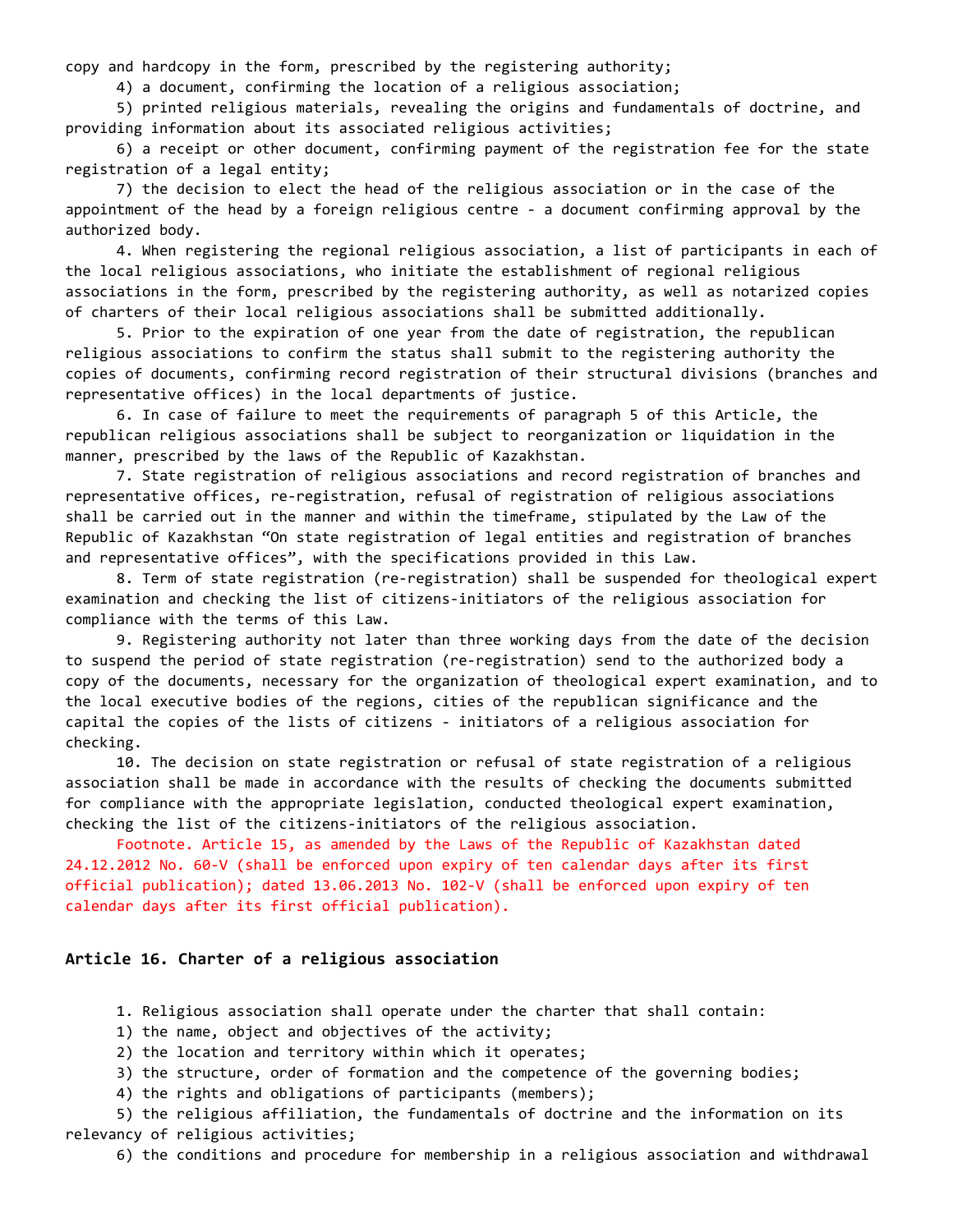from membership;

7) the sources of property;

8) the procedure for making changes and amendments to the foundation documents;

9) the conditions of reorganization and termination of activity;

10) the procedure for the use of property in the case of liquidation;

11) the information on the branches and representative offices.

 2. The charter of a religious association may contain other provisions, relating to its activities and not contradicting the legislation of the Republic of Kazakhstan.

 3. Information on the fundamentals of doctrine and religious activities shall contain basic religious ideas, forms of activities of religious associations, particularities of the relationship to marriage and family, education, health of participants (members) of the religious association and other persons, attitude to the performance of the constitutional rights and duties of its participants (members) and ministers.

### **Article 17. Refusal to register a religious association**

 1. Refusal of state registration of a religious associations, record registration of its structural division (branch or representative office) shall be carried out in accordance with the laws of the Republic of Kazakhstan, as well as in cases when the information, contained in the foundation and other submitted documents is incorrect and (or) the establishing association is not recognized as a religious association on the basis of theological expert examination.

2. Refusal of registration may be appealed in court.

# **Article 18. Reorganization and liquidation of a religious association**

 1. Reorganization of religious associations may be carried out in accordance with the laws of the Republic of Kazakhstan through a merger, joining, division, transformation, and separation by the decision of a body, authorized by the foundation documents of a religious association, or by a court decision. Religious association can be reorganized only into another religious association or a private institution. The organizations, formed as a result of reorganization of religious associations, can be registered as religious associations if they comply with the requirements of this Law.

 2. Suspension of activity and liquidation of a religious association shall be made in the manner, prescribed by the laws of the Republic of Kazakhstan.

#### **Article 19. State and foreign religious associations**

 1. Activities by the head of religious association, appointed by foreign religious centre without agreement of the authorized body, is not allowed.

 2. In order to get approval of the candidate to the position of the head of a religious association, foreign religious centre shall submit the following documents to the authorized body:

 1) an application, containing information about the candidate, his (her) previous activities in a foreign religious centre;

 2) the decision to appoint the candidate as the head of a religious association, operating on the territory of the Republic of Kazakhstan;

 3) a copy of the passport or identity card of the candidate for the position of the head of a religious association.

 Documents shall be submitted with a notarized in the Republic of Kazakhstan correctness of translation into the Kazakh and Russian languages and notarized in the Republic of Kazakhstan signature of the translator who made the translation.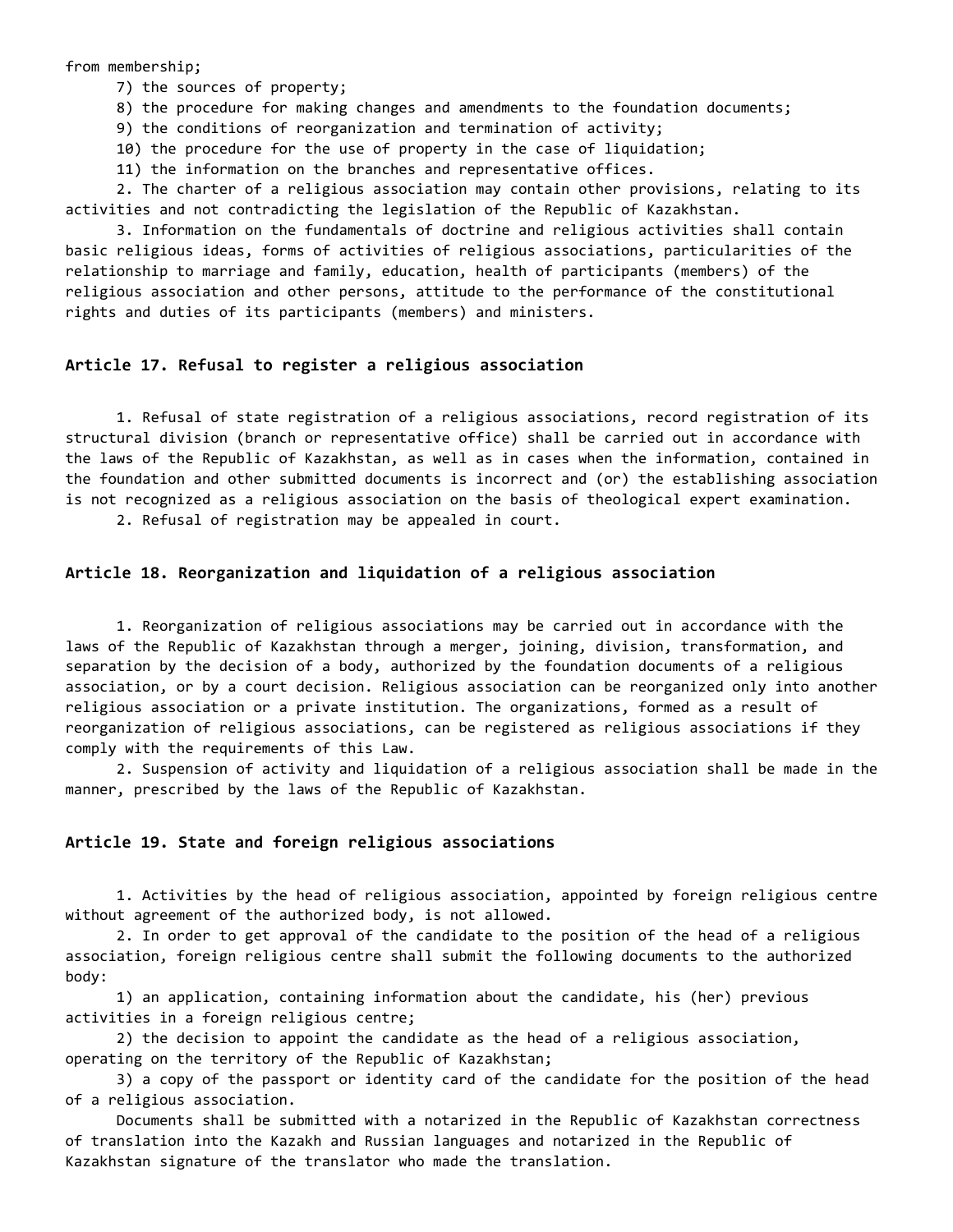3. Documents, referred to in paragraph 2 of this Article shall be reviewed by the authorized body within thirty calendar days from the date of their submission.

 4. The authorized body shall refuse to agree for the appointment by a foreign religious centre of the head of a religious association in the Republic of Kazakhstan, if his/her activities may pose a threat to the constitutional order, public order, human rights and freedoms, health and morals.

#### **Chapter 5. PROPRIETARY RELATIONSHIP OF RELIGIOUS ASSOCIATIONS**

#### **Article 20. Property of religious associations**

 1. Religious associations shall have the right for property, purchased or created at their own funds, donated by citizens of the Republic of Kazakhstan, foreigners and stateless persons, organizations or acquired for other reasons that do not contradict the laws of the Republic of Kazakhstan.

 2. The property of religious associations can be movable and immovable property by the property right of ownership.

 3. Religious associations may also have property, located outside the Republic of Kazakhstan.

 4. Religious associations have the right to seek voluntary financial and other contributions, and have the right to receive them.

5. Property right of religious associations is protected by the law.

# **Article 21. Use of the property that is the property of the state, organizations and individuals**

 1. Religious associations shall have the right to use the building, territory and property, provided to them on contractual basis.

 2. Monuments of history and culture of a religious purpose may be granted to the use of religious associations in accordance with the legislation of the Republic of Kazakhstan.

## **Article 22. Disposal of the property of a liquidated religious association**

 1. Upon liquidation or termination of the activity of a religious association, disposal of its property shall be carried out in accordance with its charter and the legislation of the Republic of Kazakhstan.

 2. In the absence of successors, the property shall become the property of the state in accordance with the legislation of the Republic of Kazakhstan on state property.

**Chapter 6. FINAL PROVISIONS**

# **Article 23. Responsibility for violation of the legislation of the Republic of Kazakhstan on religious activity and religious associations**

 Violation of the legislation of the Republic of Kazakhstan on religious activity and religious associations shall result into responsibility under the laws of the Republic of Kazakhstan.